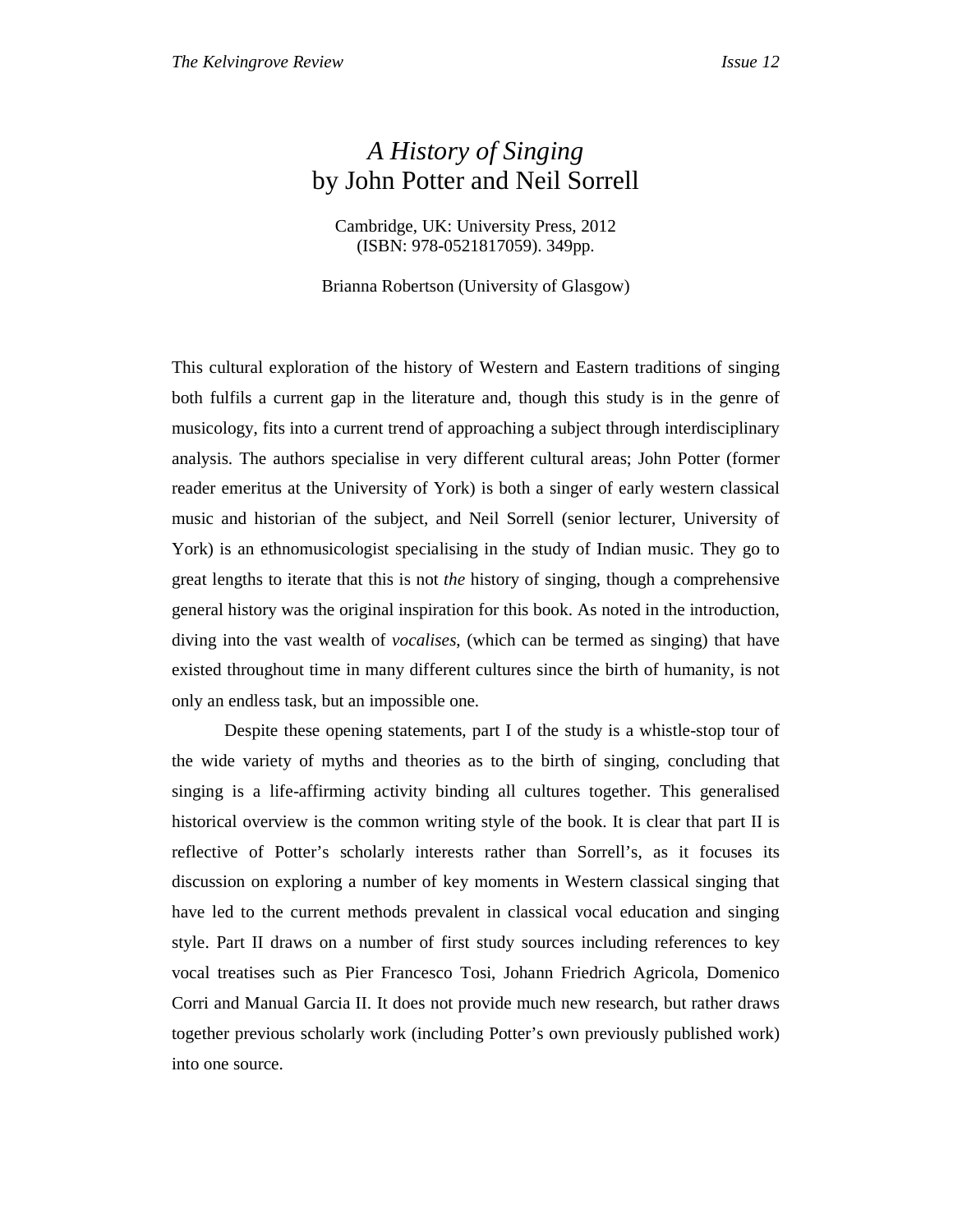This generalised overview can form a false impression of certain areas of history. For example, the authors appear to form a history of equality between the sexes as Potter and Sorrell state 'the renewed emphasis on secular music gave many more opportunities to women singers' (p. 79). This is somewhat true but ignores the many struggles of historical women who performed in the secular market of the Western classical tradition and their common portrayal as an immoral siren until the early twentieth century. A vast quantity of scholarly work has been published in this area, including key works by Susan Rutherford, for example *The Prima Donna and the Opera* (2006) and Susan McClary, such as *Feminine Endings* (1991), which have been ignored by Potter and Sorrell.

 The aim of the study is to highlight vocal traditions from other cultures to provide the reader a series of enriching or conflicting images on the history of singing, hence the reason for two authors specialising in different areas of musicology teaming together. However, Sorrell feels it necessary to open part III with an 'Apologia' stating that 'Indian music is the best link to the Western tradition' (p.151). The apologia defeats the previous stated premise of the study, as it is apologising for the inclusion of a chapter on the Eastern tradition rather than enriching the reader with the knowledge of perhaps an unfamiliar culture. Including a chapter in the Eastern tradition in this way reveals an assumed Western reader. On the other hand, the chapter explores a number of similarities between the histories of Western and classical Indian singing traditions, which is argued to be more relatable to Western singing culture than perhaps previously understood.

Part III continues by exploring recorded music of differing genres from the opposing cultures. Focussing the study on recorded singers explores a vast amount of substantial evidence, highlighting the media influence on the many genres of singing, and is by far the most original research within the whole study.

 I would argue that this book is too Western-heavy but paves the way for further scholarly work that can draw together the two cultures from a historical and present-day point of view. The authors state their expected reader to be a non-expert; however, the book explores a number of concepts, such as *portamenti*, *historically informed performance* and *mirkhand* that are not explained in any real depth, therefore requiring the reader to have at least some knowledge of historical musicology from either Western or Eastern tradition. I would suggest that this book is